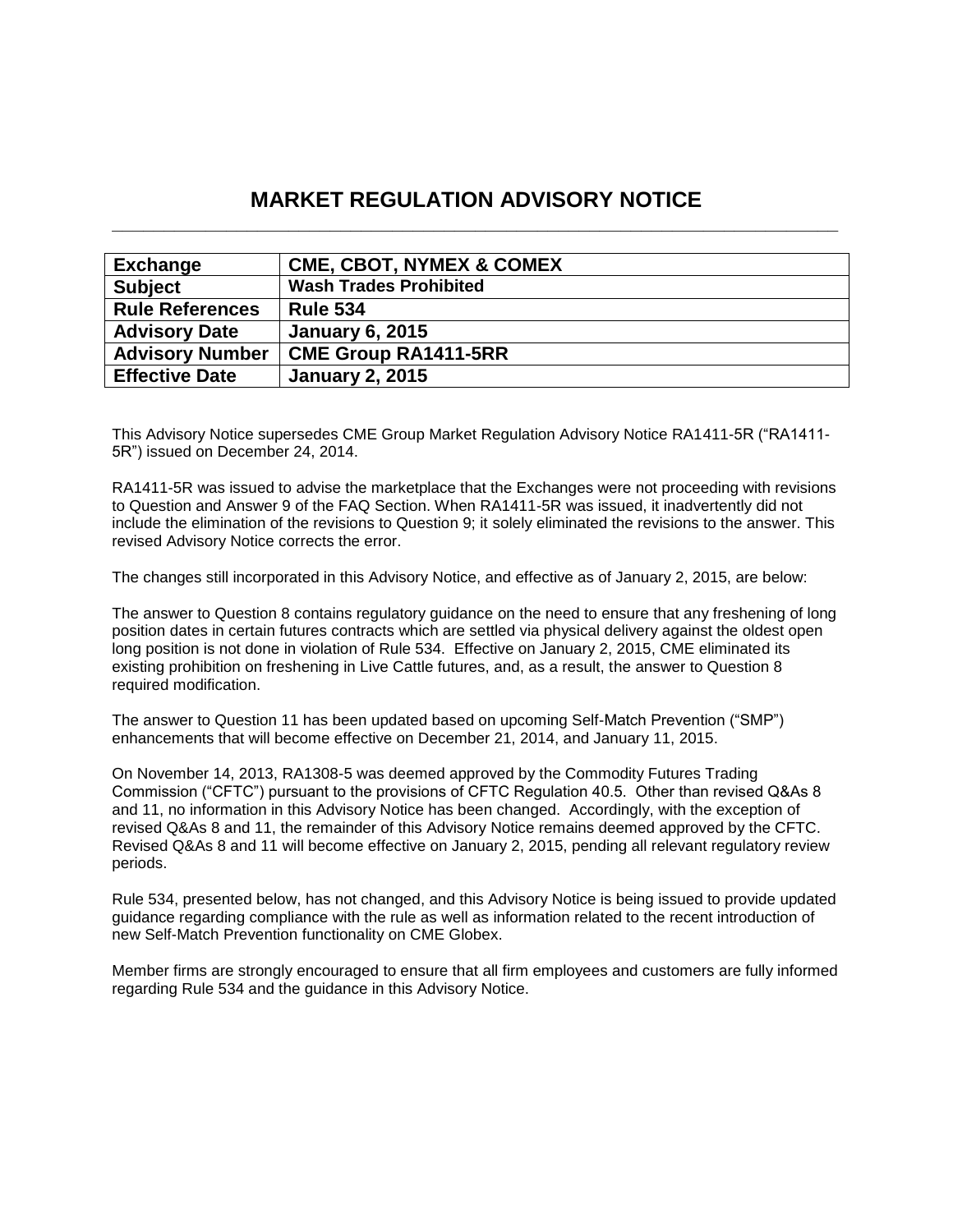# **Rule 534 ("Wash Trades Prohibited")**

No person shall place or accept buy and sell orders in the same product and expiration month, and, for a put or call option, the same strike price, where the person knows or reasonably should know that the purpose of the orders is to avoid taking a bona fide market position exposed to market risk (transactions commonly known or referred to as wash trades or wash sales). Buy and sell orders for different accounts with common beneficial ownership that are entered with the intent to negate market risk or price competition shall also be deemed to violate the prohibition on wash trades. Additionally, no person shall knowingly execute or accommodate the execution of such orders by direct or indirect means.

Questions regarding this Advisory Notice may be directed to the following individuals in Market Regulation:

> Erin Coffey, Senior Rules & Regulatory Outreach Specialist, 312.341.3286 Jon Farrimond, Lead Rules & Regulatory Outreach Specialist, 44.20.3379.3966 Robert Sniegowski, Senior Director, Rules & Regulatory Outreach, 312.341.5991

For media inquiries concerning this Advisory Notice, please contact CME Group Corporate Communications at 312.930.3434 or [news@cmegroup.com.](mailto:news@cmegroup.com)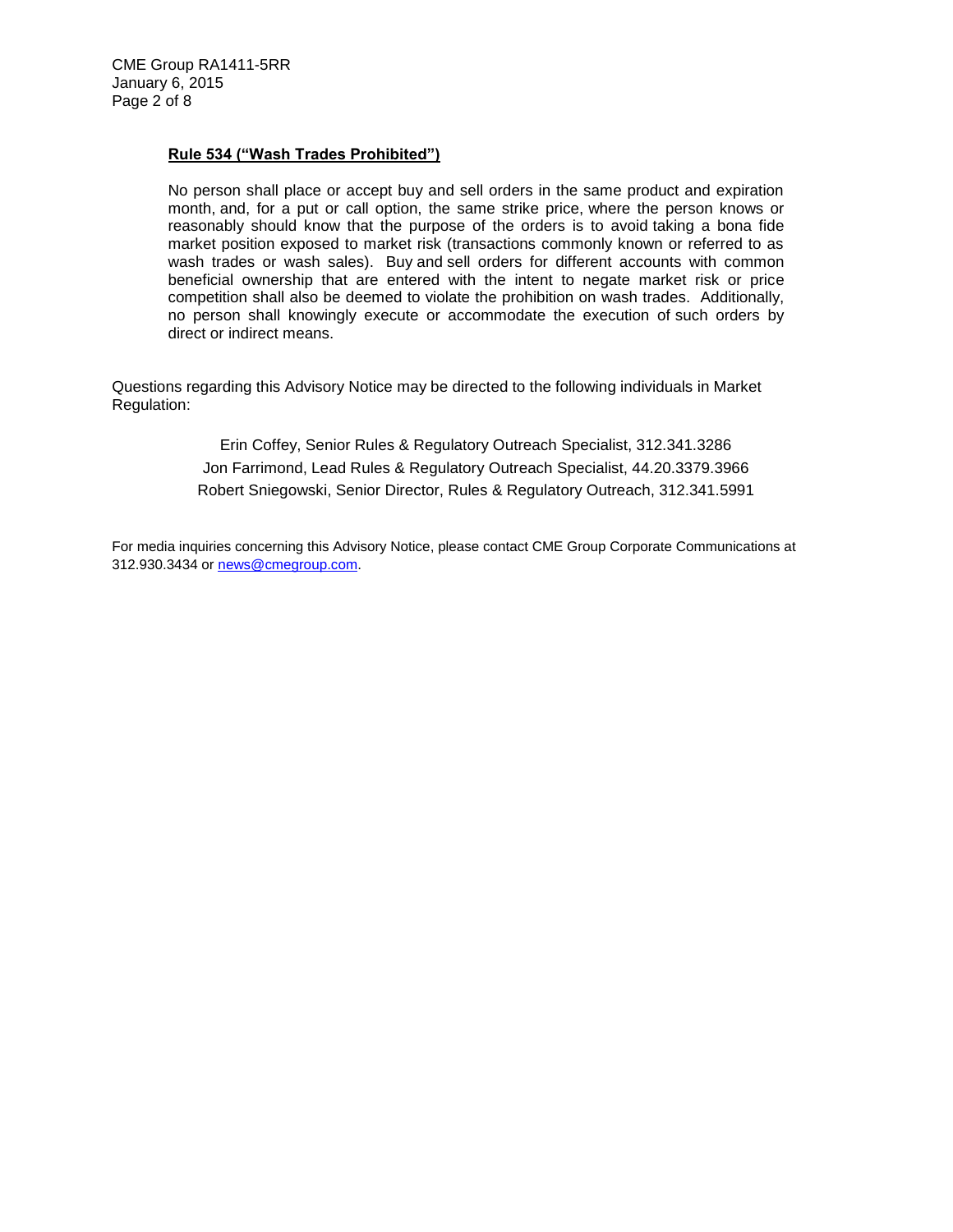# **Frequently Asked Questions ("FAQ") Related to Rule 534 ("Wash Trades Prohibited")**

# **Q1: What is the definition of a wash trade?**

A1: A wash trade is a form of fictitious trade in which a transaction or a series of transactions give the appearance that bona fide purchases and sales have been made, but where the trades have been entered into without the intent to take a bona fide market position or without the intent to execute bona fide transactions subject to market risk or price competition. Parties who initiate, execute or accommodate transactions which they know, or reasonably should know, will achieve a wash result shall be in violation of Rule 534.

A wash trade requires:

- a) that the transaction or series of transactions produces a wash result meaning the purchase and sale of the same instrument at the same price, or a similar price, for accounts with the same beneficial ownership or for accounts with common beneficial ownership; and
- b) that the party(ies) intended to achieve a wash result. Intent may be inferred from evidence of prearrangement or from evidence that the orders or trade(s) were structured, entered or executed in a manner that the party(ies) knew, or reasonably should have known, would produce a wash result.

# **Q2: What does it mean to have accounts "with the same beneficial ownership" or "with common beneficial ownership" in the context of Rule 534's prohibition on wash trades?**

A2: Accounts with the "same beneficial ownership" include accounts with identical ownership as well as accounts of different entities that are 100% wholly-owned by the same parent.

"Common beneficial ownership" is more inclusive and includes not only accounts with the same beneficial ownership, but also accounts with common beneficial ownership that is less than 100%.

#### **Q3: May a market participant place, accept or execute simultaneous buy and sell orders for accounts with common beneficial ownership in the same product and expiration month, or option series?**

A3: Any market participant who places or accepts buy and sell orders for simultaneous execution that are for accounts with common beneficial ownership, and any market participant who executes such orders, will be in violation of Rule 534 if the execution of the orders yields a wash result and the party knew, or reasonably should have known, that the trades were entered into without the intent to execute bona fide transactions subject to market risk or price competition.

#### **Q4: When receiving simultaneous buy and sell orders placed by another party, does the market participant receiving the orders have any independent obligation to determine whether the orders are bona fide?**

A4: Yes. The CFTC has held (see, for example, *In the Matter of Three Eight Corporation)* that market participants, including account executives and floor brokers, who accept simultaneous buy and sell orders for execution have an independent "duty to inquire" about the propriety of such orders. In the absence of such inquiry, the market participant accepting the orders may be found to have engaged in wash trades if the execution of the orders produces a wash result.

Market participants receiving simultaneous buy and sell orders for execution must make inquiry sufficient to ascertain whether the orders are for accounts with common beneficial ownership. If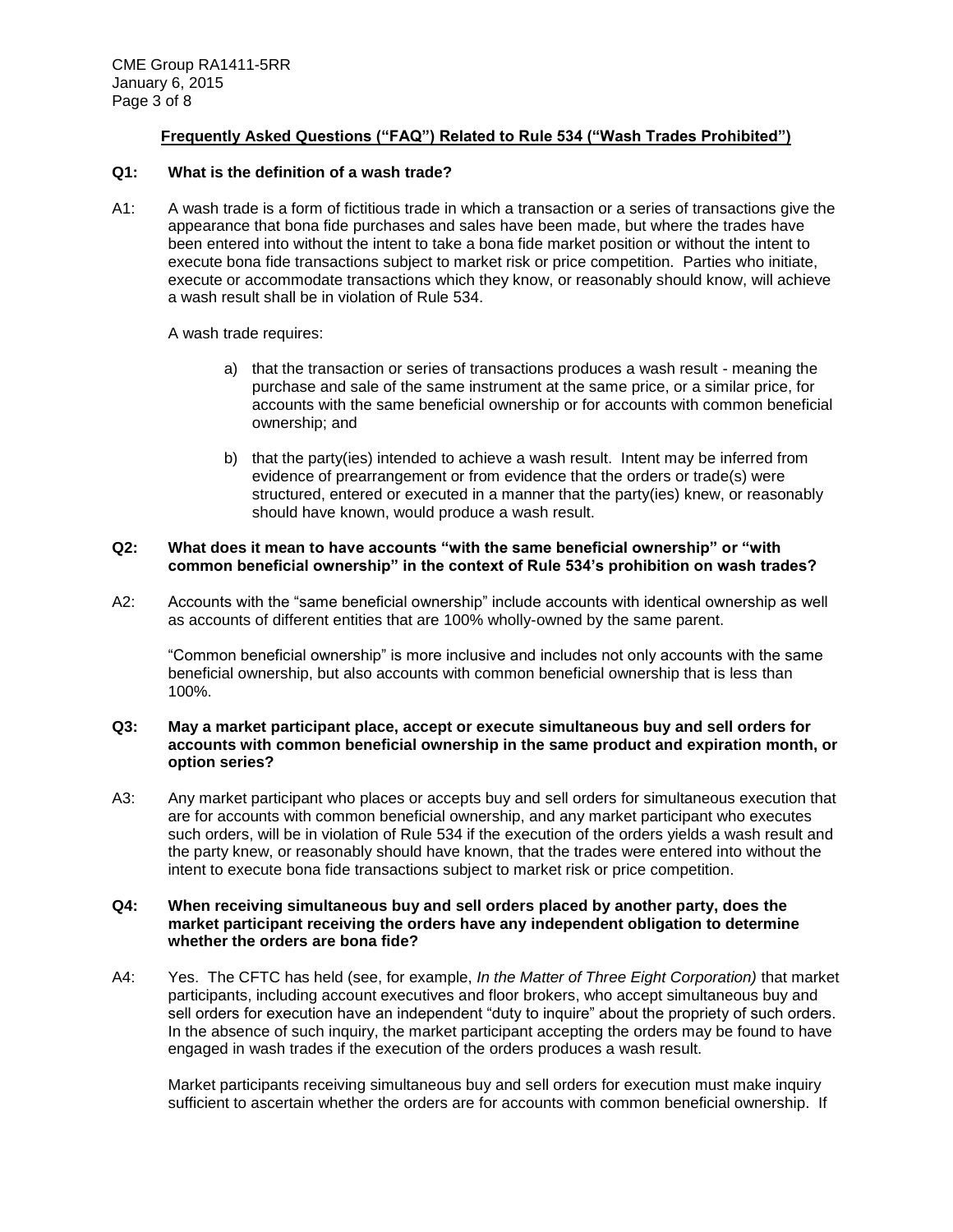the buy and sell orders are for an omnibus account, the market participant has a duty to inquire as to whether the orders are for different account owners within the omnibus account.

If a market participant cannot assure himself that buy and sell orders received for simultaneous execution are for accounts that do not have common beneficial ownership, the market participant may refuse to accept the orders. Accepting or executing simultaneous buy and sell orders without such assurance creates potential regulatory exposure if the execution of the orders yields a wash result.

#### **Q5: In the event buy and sell orders for accounts with common beneficial ownership are simultaneously entered for a legitimate purpose, how should such orders be executed to comply with Rule 534?**

A5: In the electronic venue, one of the orders should be entered on the electronic trading platform and executed in full prior to the entry of the second order. This will ensure that the orders are not executed opposite each other and will provide a clear audit trail with respect to the entry and execution of the orders. In this circumstance, a written and timestamped record must be made of any order that is not entered on the electronic platform immediately upon receipt.

In the open outcry venue, the buy and sell orders should be timestamped immediately upon receipt. One of the orders should be entered into the pit, executed and timestamped out prior to submitting the second order to the pit for execution. The second order should be timestamped again when it is submitted to the pit. This methodology will ensure that the orders are not executed opposite each other and the accurate timestamping will provide evidence that the orders were not entered for simultaneous execution.

In either the electronic or open outcry venue, simply ensuring that there is a delay between the entry of the buy and sell orders may not, depending on the terms of the orders, preclude the orders from trading in whole or in part against each other. To the extent that the orders trade opposite each other either directly or indirectly through a common third party, the trade may be deemed an illegal wash trade notwithstanding the fact that the orders were entered at different times.

Additionally, in certain circumstances, simultaneous buy and sell orders for accounts with common beneficial ownership that are contemporaneously executed at nearly the same price, rather than at precisely the same price, may violate the prohibition on wash trades if it is demonstrated that the orders were structured to negate market risk, for example, by requiring that the price difference between the two orders be strictly limited.

# **Q6: Is it acceptable to contemporaneously enter buy and sell orders for accounts with common beneficial ownership if the buy and sell orders are given to different FCMs or to different floor brokers for execution?**

A6: The potential for regulatory exposure in this situation is significant. If the orders trade against each other in whole or in part, or if both orders are executed opposite the same third party, an inference may be drawn that orders were structured with the intent to execute a prohibited wash trade. The fact that the orders were competitively executed without prearrangement may not protect the party entering the orders from liability if the execution of the orders produces a wash result.

# **Q7: Is it acceptable to enter simultaneous buy and the sell orders for accounts with common beneficial ownership for execution on a discretionary ("DRT") basis?**

A7: The entry of simultaneous buy and sell orders for accounts with common beneficial ownership that are entered with instructions giving the executing party discretion over the price and/or time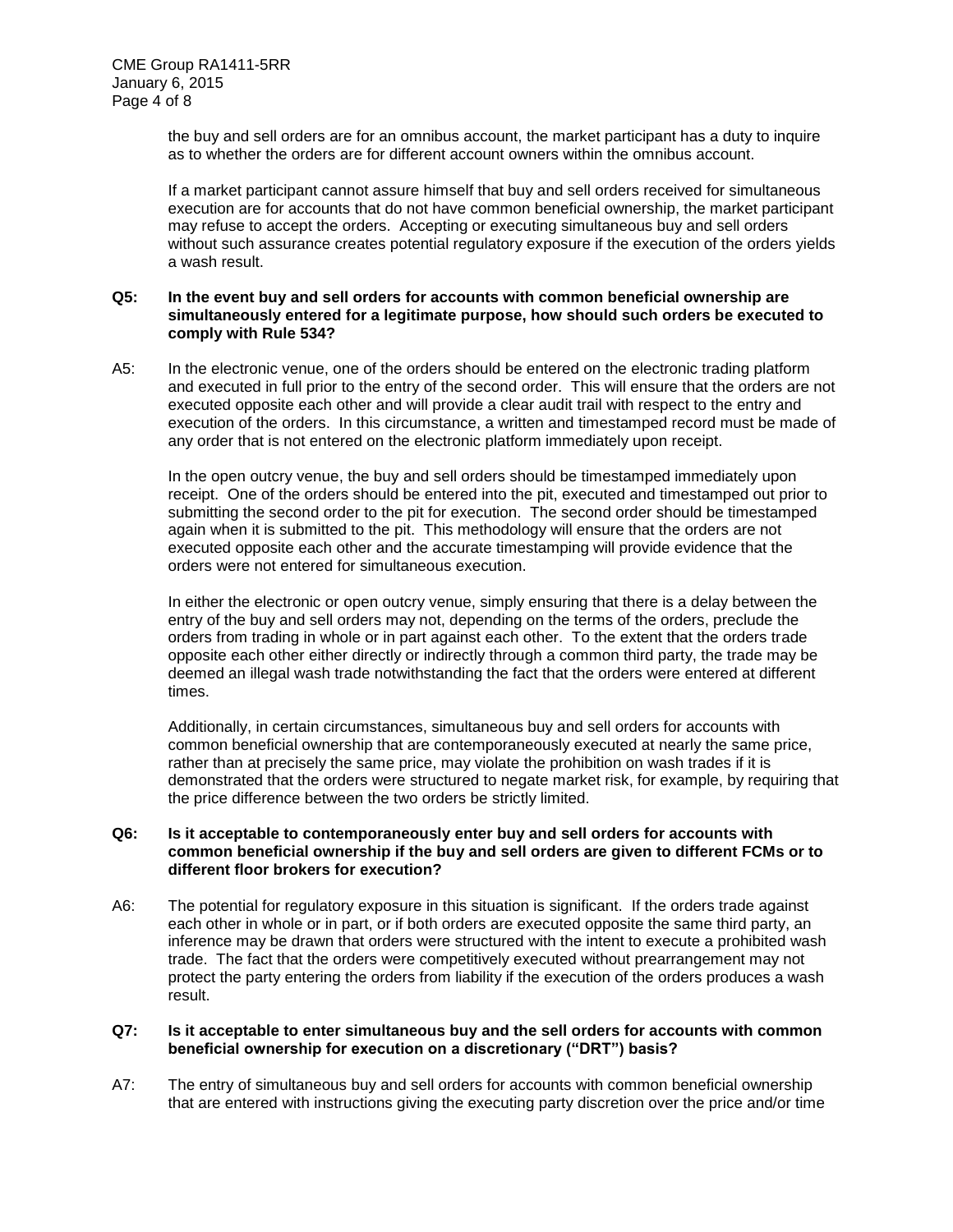of execution may be viewed, depending on the circumstances, as an implicit request to the executing party to negate market risk. Should the execution of the orders produce a wash result, the parties placing, accepting and executing the orders may be liable for having engaged in an illegal wash trade.

#### **Q8: Are market participants permitted to "freshen" position dates (i.e. liquidating and reestablishing a position) without violating the prohibition on wash trades?**

A8: In those products settled via physical delivery against the oldest open long position, CME and CBOT Rule 807 ("Open Long Positions During the Delivery Month") allow for the intraday freshening of position dates. However, trades executed to liquidate and re-establish a position in order to freshen the position's date must be competitively executed and must be clearly independent transactions subject to market risk. Purchases and sales to freshen a position date that are prearranged or otherwise executed pursuant to an express or implied agreement will be deemed to violate the prohibition on wash trades.

#### **Q9: Do block trades between different accounts with common beneficial ownership violate the wash trading prohibition?**

- A9: Block trades between different accounts with **common beneficial ownership** are prohibited unless:
	- a) each party's decision to enter into the block trade is made by an independent decision-maker;
	- b) each party has a legal and independent bona fide business purpose for engaging in the block trade; and
	- c) the block trade is executed at a fair and reasonable price.

In the absence of satisfying all of the aforementioned requirements, the transaction may constitute an illegal wash trade prohibited by Rule 534.

#### **Q10: If buy and sell orders for accounts with common beneficial ownership are independently initiated by independent decision makers and coincidentally cross in the market, will the trade violate the wash trade prohibition?**

A10: Buy and sell orders for accounts with common beneficial ownership that are independently initiated for legitimate and separate business purposes by independent decision makers and which coincidentally cross with each other in the competitive market are not considered wash trades provided that the trade was not prearranged and neither party had knowledge of the other's order or otherwise intended for their order to trade against the other's order. Market participants should be aware, however, that trades between accounts with common beneficial ownership may draw additional regulatory scrutiny and should be prepared to demonstrate that such trades are bona fide. (See also Q12, Q13 and Q14.)

# **Q11: Under what circumstances does trading opposite one's own order on the electronic platform violate Rule 534?**

A11: It is a violation of Rule 534 for an individual to enter an order on the electronic platform that the individual knew or reasonably should have known would trade against his own order resting on the opposite side of the market. The unintentional and incidental matching of buy and sell orders entered by an individual trader on the electronic platform generally will not be considered a violation of Rule 534. However, if such self-matching occurs on more than an incidental basis in the context of the trader's activity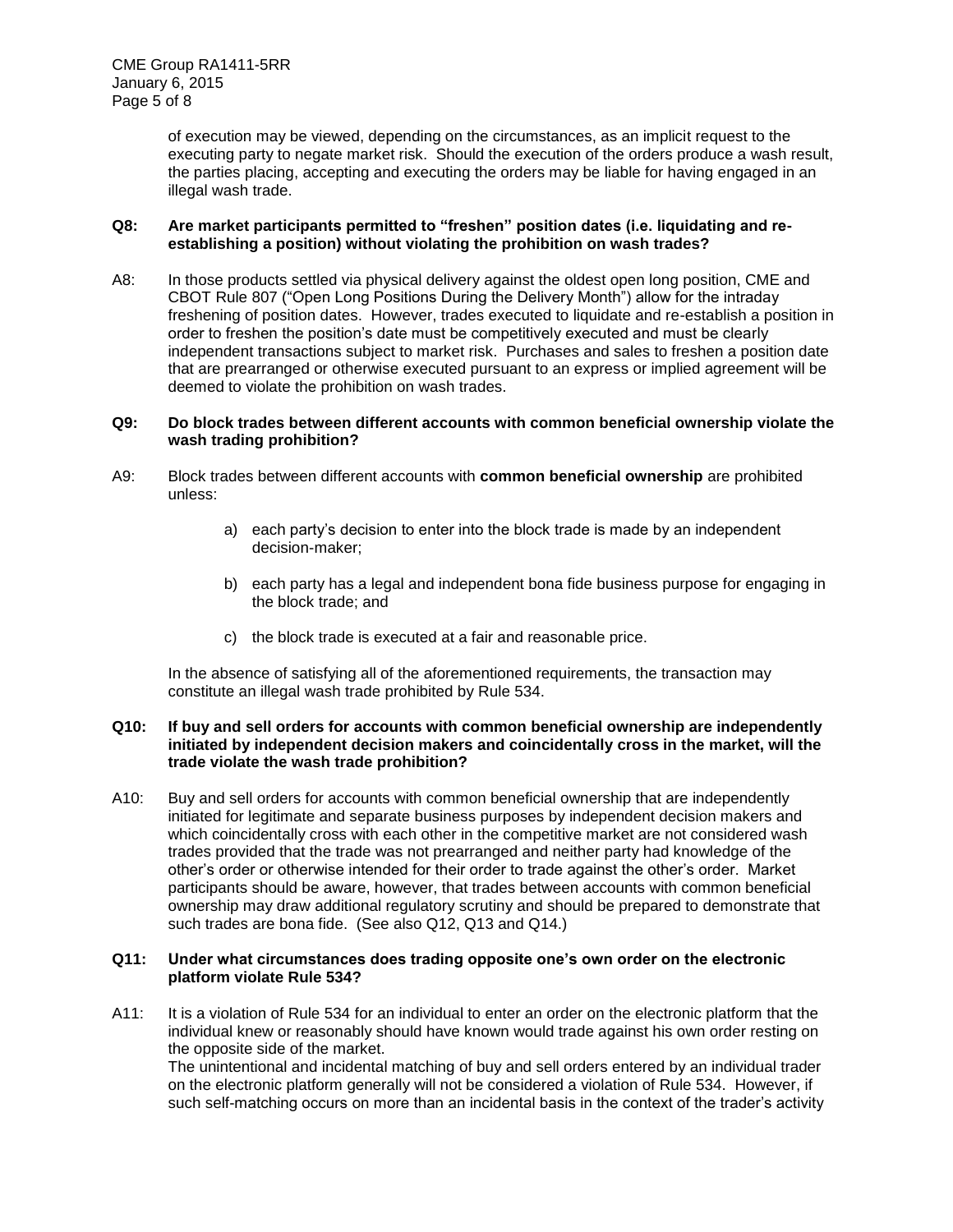or in the context of the particular market's activity, such trades may be deemed to violate the prohibition on wash trades. It is recommended that individual traders who frequently enter orders on opposing sides of the market that have a tendency to self-match on more than an incidental basis employ functionality that will minimize the potential for their buy and sell orders to match with each other.

In June 2013, CME Group introduced SMP functionality on CME Globex. SMP functionality is optional functionality that, when employed, automatically blocks the matching of buy and sell orders for commonly owned accounts that are submitted to Globex with the same Executing Firm ID and the same SMP ID in the order message.

Currently, the trading engine automatically cancels the resting order(s) and processes the aggressing order, thereby preventing orders at the same executable price level for the same SMP ID from matching with one another. On December 21, 2014, and January 11, 2015, CME Group is introducing enhancements to SMP functionality that will allow customers to dictate whether the resting or aggressing order is cancelled in the event of a self-match, and, for FIFO-only markets, orders will only be cancelled if they would match. Information on the upcoming enhancements is available at the following link:

[http://www.cmegroup.com/confluence/display/EPICSANDBOX/Self+Match+Prevention+Enhance](http://www.cmegroup.com/confluence/display/EPICSANDBOX/Self+Match+Prevention+Enhancements) [ments](http://www.cmegroup.com/confluence/display/EPICSANDBOX/Self+Match+Prevention+Enhancements)

Additionally, information on CME Globex SMP functionality and the registration process to obtain SMP IDs can be found at the following link: [http://www.cmegroup.com/globex/resources/smpfaq.html.](http://www.cmegroup.com/globex/resources/smpfaq.html)

#### **Q12: Is it a violation of Rule 534 if independently initiated orders originating from different proprietary traders within the same firm match against each other?**

A12: It is recognized that many firms have proprietary trading operations in which multiple traders making fully independent trading decisions enter orders for a commonly owned account (the firm's proprietary account) that may unintentionally and coincidentally match with each other on the electronic platform. Provided that the respective orders of each independent trader are entered in good faith for the purpose of executing bona fide transactions, are entered without prearrangement, and are entered without the knowledge of the other trader's order, then such trades shall not be considered to violate the prohibition on wash trades.

Similarly, orders generated by algorithms operated and controlled by fully independent traders in different trading groups that unintentionally and coincidentally match with each other will not be considered to be wash trades provided that the orders are initiated in good faith for the purpose of executing bona fide transactions, that the algorithms operate independently of one another, and that the respective trading groups do not have knowledge of one another's orders.

Firms have an obligation to supervise the trading by their employees and algorithms, must be able to demonstrate the independence of the traders/trading groups/algorithms, and should have and enforce policies and procedures that preclude the traders from having access to or knowledge of one another's orders.

Additionally, the operator ID (also called a Tag 50 ID) that is tied to the individual or team of individuals (ATS Team) responsible for the entry of the orders must be uniquely identified in accordance with Rule 576 ("Identification of Globex Terminal Operators") and associated Market Regulation Advisory Notices.

# **Q13: Is it a violation of Rule 534 if orders initiated by one or more automated trading systems that are operated and/or controlled by the same individual or the same trading group match against each other?**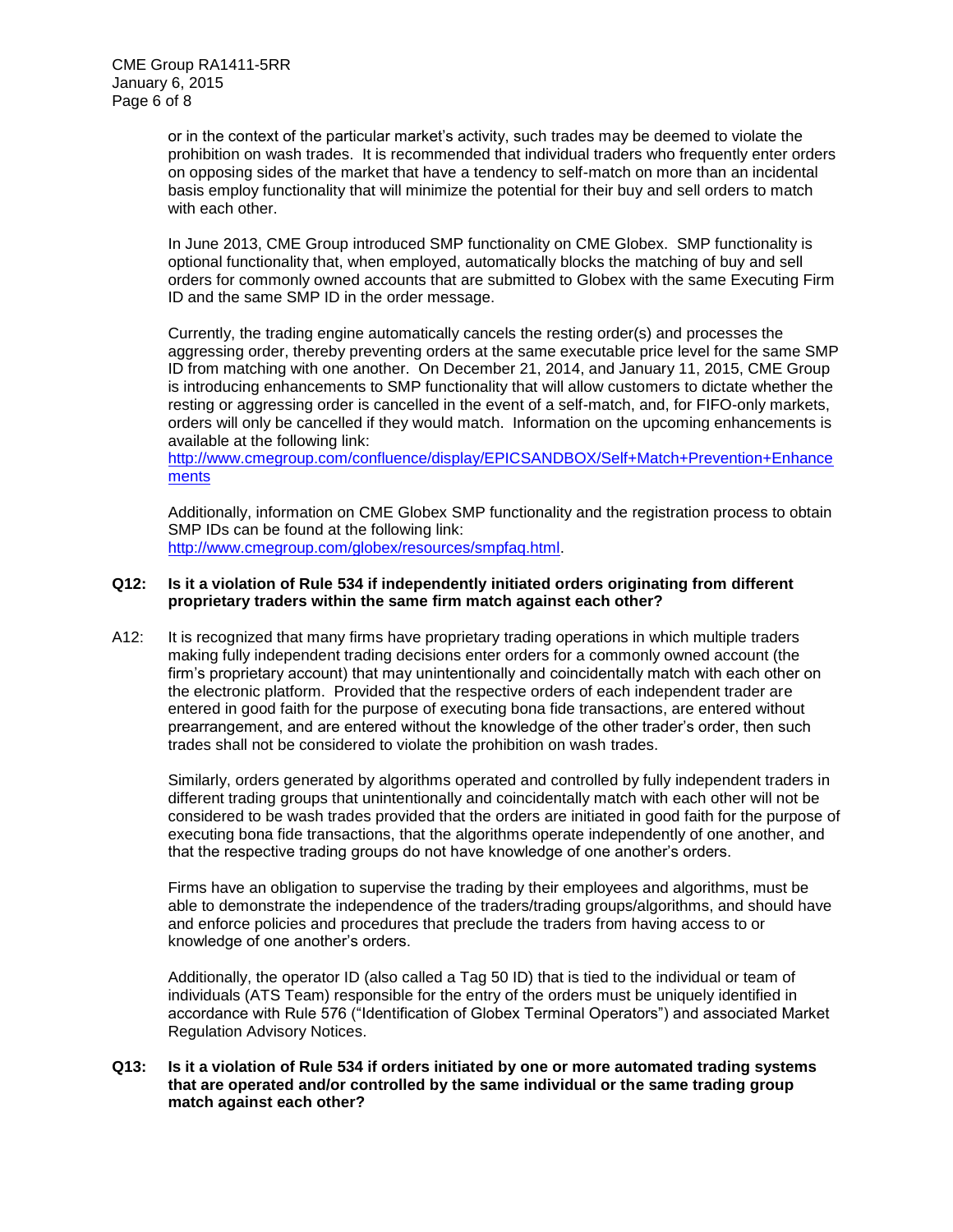A13: If a particular algorithm generates buy and sell orders that would potentially match against each other and such trades occur on more than an incidental basis in the context of the algorithm's activity or in the context of the particular market's activity, the trades may be deemed to violate the prohibition on wash trades. It is recommended in this circumstance that the party(ies) responsible for the operation of the algorithm employ functionality that will minimize the potential for the algorithm's buy and sell orders to match with each other.

If otherwise independent algorithms are operated and/or controlled by the same individual or team of individuals and the algorithms trade against one another on more than an incidental basis in the context of the algorithms' activity or the particular market's activity, then the trading between the algorithms may be deemed to violate the prohibition on wash trades. Where multiple algorithms operated or controlled by the same individual or team of individuals may generate selfmatch events on more than an incidental basis, it is recommended that the individual or team employ functionality to minimize or eliminate such occurrences.

#### **Q14: Are there unique considerations with respect to Rule 534 in the context of exchangesponsored volume incentive programs?**

A14: Market participants who participate in exchange-sponsored programs with incentives tied in whole or in part to meeting specific volume thresholds should take proactive steps to prevent transactions between accounts with common beneficial ownership. These trades will draw additional regulatory scrutiny and it is recommended that participants in these types of incentive programs employ functionality to mitigate the potential for such trades to occur.

#### **Q15: In circumstances where "more than incidental" self-matching may be deemed to violate the prohibition on wash trades, is there a prescribed threshold?**

A15: In these circumstances, market participants are responsible for monitoring their trading, whether that trading is manual or automated, and are responsible for minimizing the potential for, and the occurrence of, self-match events.

The incidence of self-matching in these circumstances will be evaluated in the context of the activity of the trader, trading group, or algorithm(s), and relative to the trades and volume in the instrument traded. More than de minimis self-matching in this context will result in additional regulatory scrutiny and may be deemed to violate the prohibition on wash trades; if there is the potential for more than de minimis self-match events, market participants are expected to either adjust their trading strategies or employ functionality to mitigate the occurrence of self-match events.

# **Q16: Is the use of CME Group's Self-Match Prevention functionality mandatory?**

A16: Use of CME Group SMP functionality is optional and each firm has the flexibility to tailor its application of SMP functionality and its use of SMP IDs in ways that are appropriate for its particular business model and trading strategies.

Market participants are reminded, however, that the rules of all CME Group Exchanges, as well as the Commodity Exchange Act, prohibit illegal wash trades. Firms and market participants should carefully review their operations and the guidance in this Advisory Notice, and, where appropriate, take steps necessary to minimize the potential for such trades either through the use of SMP functionality or by alternative means.

# **Q17: Does employing CME Group Self-Match Prevention functionality prevent all potential selfmatch events?**